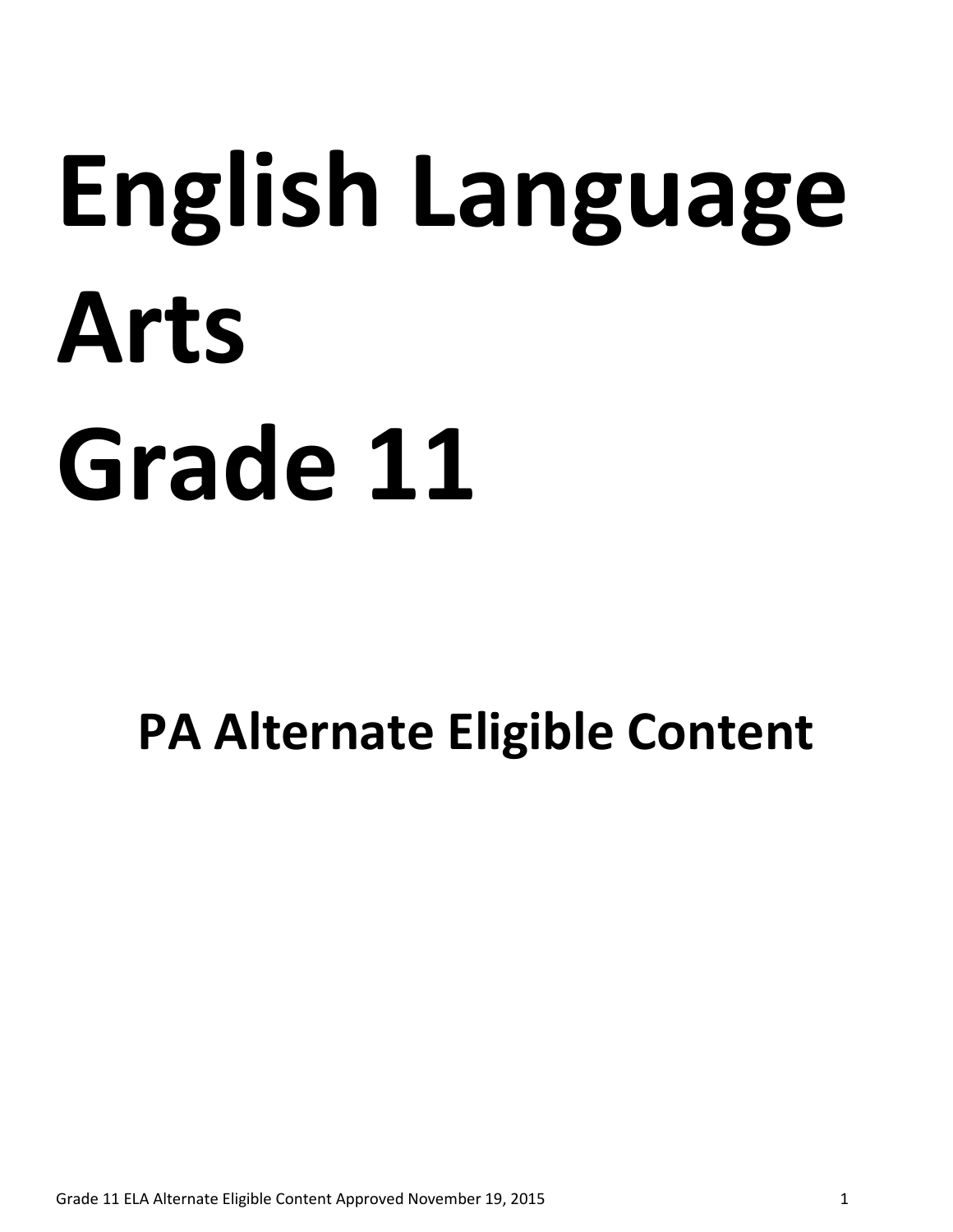## **CC.1.3.11–12.A**

Determine and analyze the relationship between two or more themes or central ideas of a text, including the development and interaction of the themes; provide an objective summary of the text.

| <b>Alternate Eligible</b><br><b>Content Code</b> | <b>ALTERNATE ELIGIBLE CONTENT</b>                                                          |
|--------------------------------------------------|--------------------------------------------------------------------------------------------|
| CC1.3.1112Aa                                     | Identify two themes/central messages of a text using key details/evidence from<br>the text |
| CC1.3.1112Ab                                     | <b>Summarize the text</b>                                                                  |

#### **CC.1.3.11–12.B**

Cite strong and thorough textual evidence to support analysis of what the text says explicitly, as well as inferences and conclusions based on and related to an author's implicit and explicit assumptions and beliefs.

| <b>Alternate Eligible</b><br><b>Content Code</b> | <b>ALTERNATE ELIGIBLE CONTENT</b>                                                                                                                         |
|--------------------------------------------------|-----------------------------------------------------------------------------------------------------------------------------------------------------------|
| CC1.3.1112Ba                                     | Answer a literal question about a text                                                                                                                    |
| CC1.3.1112Bb                                     | Answer an inferential question about a text                                                                                                               |
| CC1.3.1112Bc                                     | Cite the most important details and evidence from the text to answer literal and<br>inferential questions, including conclusions or summaries of the plot |

# **CC.1.3.11–12.C**

Analyze the impact of the author's choices regarding how to develop and relate elements of a story or drama.

| <b>Alternate Eligible</b><br><b>Content Code</b> | <b>ALTERNATE ELIGIBLE CONTENT</b> |
|--------------------------------------------------|-----------------------------------|
|                                                  |                                   |
|                                                  |                                   |

#### **CC.1.3.11–12.D**

Evaluate how an author's point of view or purpose shapes the content and style of a text.

| <b>Alternate Eligible</b><br><b>Content Code</b> | <b>ALTERNATE ELIGIBLE CONTENT</b> |
|--------------------------------------------------|-----------------------------------|
|                                                  |                                   |
|                                                  |                                   |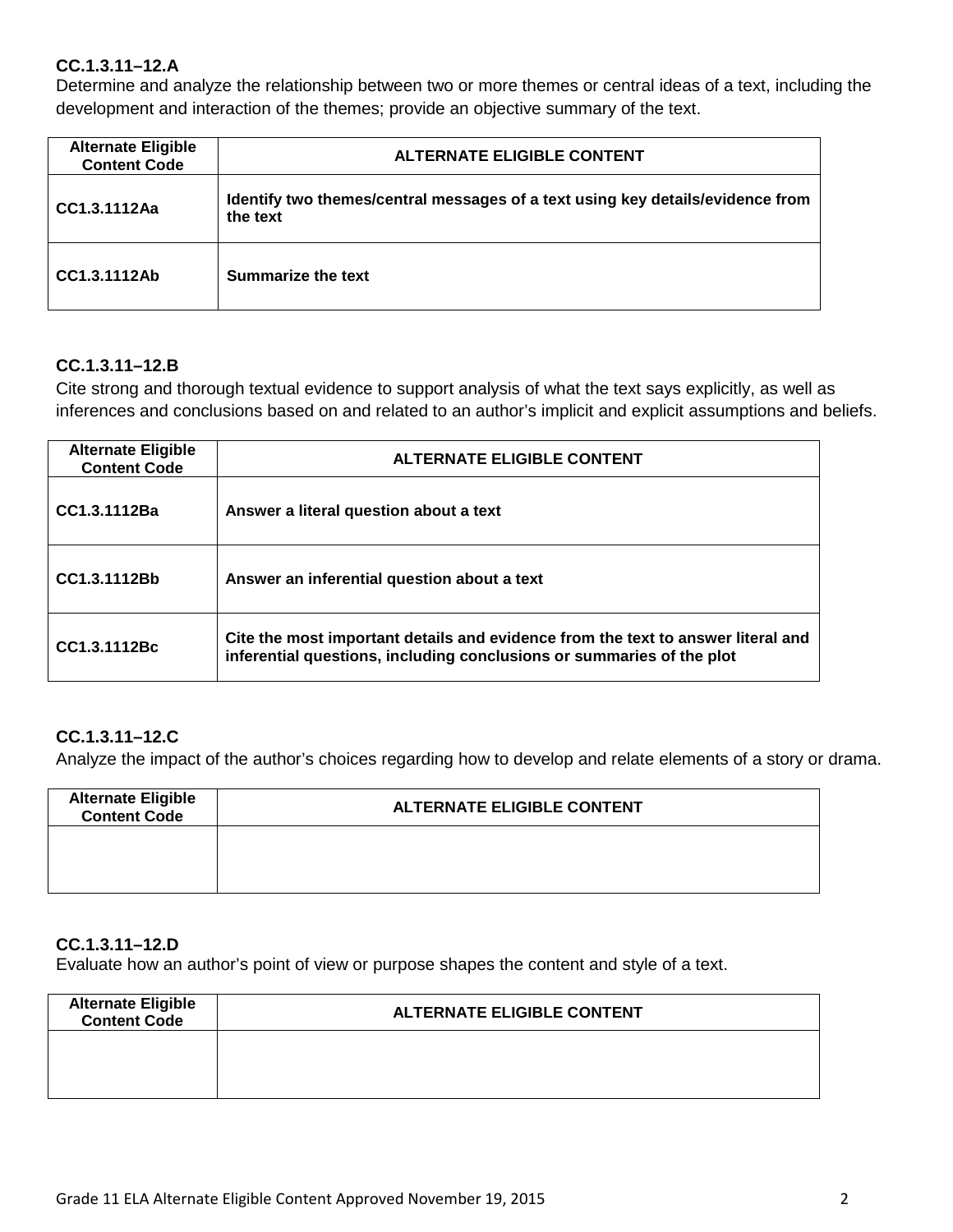# **CC.1.3.11–12.E**

Evaluate the structure of texts including how specific sentences, paragraphs, and larger portions of the texts relate to each other and the whole.

| <b>Alternate Eligible<br/>Content Code</b> | <b>ALTERNATE ELIGIBLE CONTENT</b> |
|--------------------------------------------|-----------------------------------|
|                                            |                                   |
|                                            |                                   |

#### **CC.1.3.11–12.F**

Evaluate how words and phrases shape meaning and tone in texts.

| <b>Alternate Eligible</b><br><b>Content Code</b> | <b>ALTERNATE ELIGIBLE CONTENT</b>                         |
|--------------------------------------------------|-----------------------------------------------------------|
| CC1.3.1112Fa                                     | Identify the impact of word choice on the meaning of text |

#### **CC.1.3.11–12.G**

Analyze multiple interpretations of a story, drama, or poem (e.g., recorded or live production of a play or recorded novel or poetry), evaluating how each version interprets the source text. (Include at least one play by Shakespeare and one play by an American dramatist.)

| <b>Alternate Eligible</b><br><b>Content Code</b> | <b>ALTERNATE ELIGIBLE CONTENT</b>                                                                                         |
|--------------------------------------------------|---------------------------------------------------------------------------------------------------------------------------|
| CC1.3.1112Ga                                     | Identify similarities or differences in a multi-media version or other<br>interpretation of a story and the written story |

#### **CC.1.3.11–12.H**

Demonstrate knowledge of foundational works of literature that reflect a variety of genres in the respective major periods of literature, including how two or more texts from the same period treat similar themes or topics.

| <b>Alternate Eligible</b><br><b>Content Code</b> | <b>ALTERNATE ELIGIBLE CONTENT</b> |
|--------------------------------------------------|-----------------------------------|
|                                                  |                                   |
|                                                  |                                   |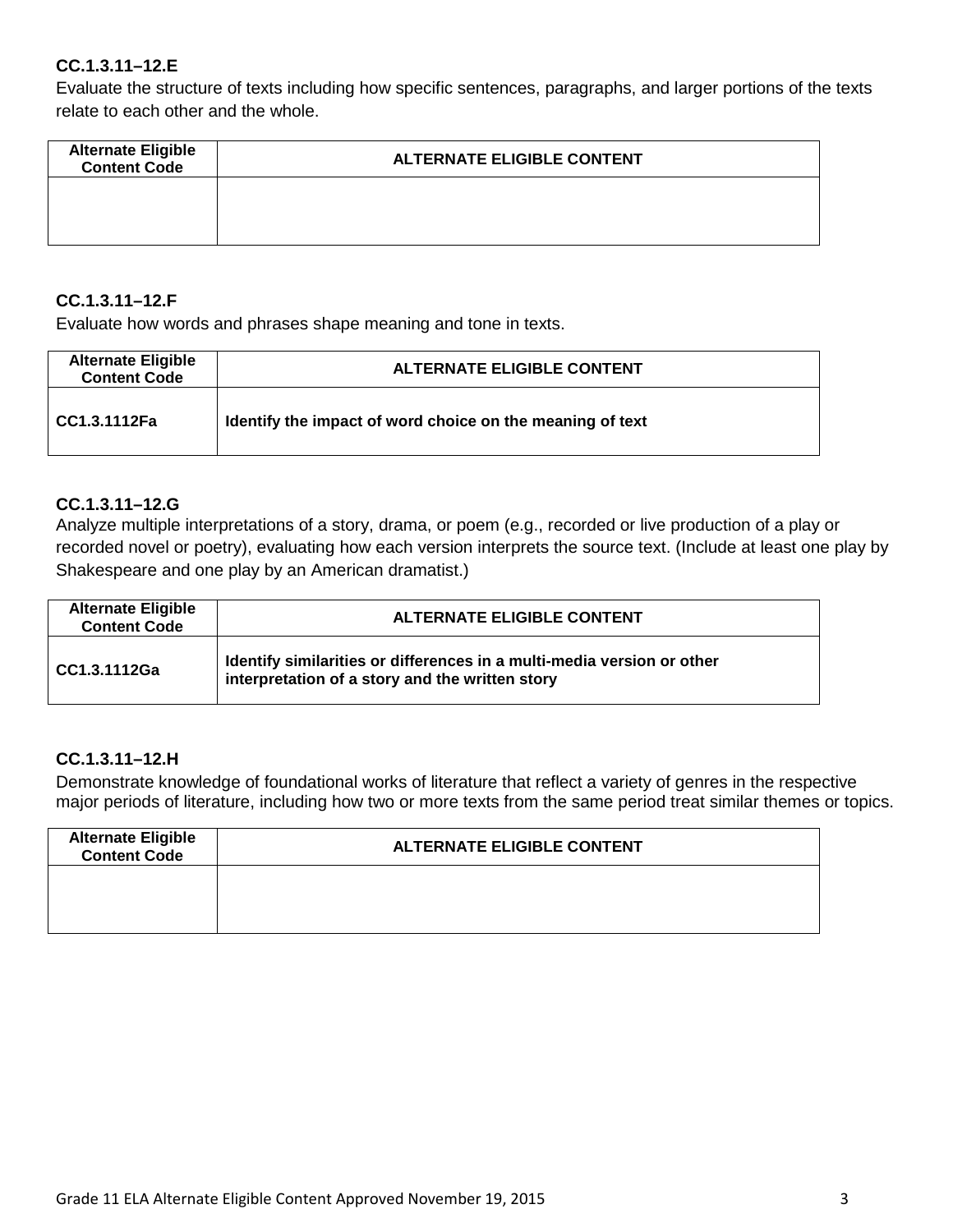# **CC.1.3.11–12.I**

Determine or clarify the meaning of unknown and multiple-meaning words and phrases based on grade-level reading and content, choosing flexibly from a range of strategies and tools.

| <b>Alternate Eligible</b><br><b>Content Code</b> | <b>ALTERNATE ELIGIBLE CONTENT</b>                                              |
|--------------------------------------------------|--------------------------------------------------------------------------------|
| CC1.3.1112la                                     | Use context to determine the meaning of an unknown or multiple meaning<br>word |
| CC1.3.1112lb                                     | Use a root word or affix to determine the meaning of a word                    |

#### **CC.1.3.11–12.J**

Acquire and use accurately general academic and domain-specific words and phrases, sufficient for reading, writing, speaking, and listening at the college- and career-readiness level; demonstrate independence in gathering vocabulary knowledge when considering a word or phrase important to comprehension or expression.

| <b>Alternate Eligible</b><br><b>Content Code</b> | <b>ALTERNATE ELIGIBLE CONTENT</b>                                                              |
|--------------------------------------------------|------------------------------------------------------------------------------------------------|
| CC1.3.1112Ja                                     | Identify the meaning of a general academic and career-related word/phrase<br>related to a text |

#### **CC.1.3.11–12.K**

Read and comprehend literary fiction on grade level, reading independently and proficiently.

| <b>Alternate Eligible</b><br><b>Content Code</b> | <b>ALTERNATE ELIGIBLE CONTENT</b> |
|--------------------------------------------------|-----------------------------------|
|                                                  |                                   |
|                                                  |                                   |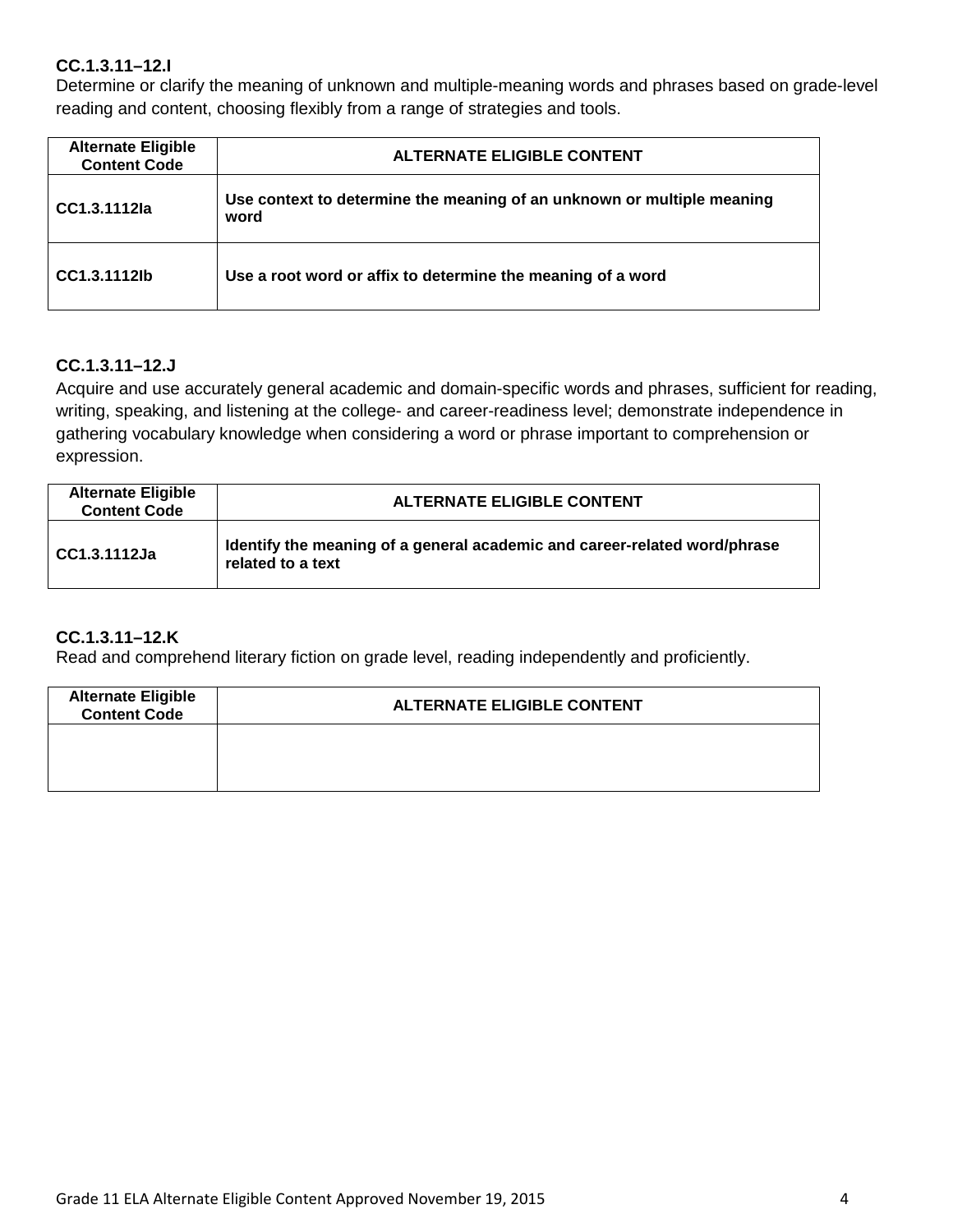# **CC.1.2.11–12.A**

Determine and analyze the relationship between two or more central ideas of a text, including the development and interaction of the central ideas; provide an objective summary of the text.

| <b>Alternate Eligible</b><br><b>Content Code</b> | <b>ALTERNATE ELIGIBLE CONTENT</b>                                              |
|--------------------------------------------------|--------------------------------------------------------------------------------|
| CC1.2.1112Aa                                     | Identify two main ideas/central ideas using key details/evidence from the text |
| CC1.2.1112Ab                                     | Summarize the text                                                             |

#### **CC.1.2.11–12.B**

Cite strong and thorough textual evidence to support analysis of what the text says explicitly, as well as inferences and conclusions based on and related to an author's implicit and explicit assumptions and beliefs.

| <b>Alternate Eligible</b><br><b>Content Code</b> | <b>ALTERNATE ELIGIBLE CONTENT</b>                                                                                                             |
|--------------------------------------------------|-----------------------------------------------------------------------------------------------------------------------------------------------|
| CC1.2.1112Ba                                     | Answer a literal question about a text                                                                                                        |
| CC1.2.1112Bb                                     | Answer an inferential question about a text                                                                                                   |
| CC1.2.1112Bc                                     | Cite the most important details and evidence from the text to answer literal and<br>inferential questions, including conclusions or summaries |

#### **CC.1.2.11–12.C**

Analyze the interaction and development of a complex set of ideas, sequence of events, or specific individuals over the course of the text.

| <b>Alternate Eligible</b><br><b>Content Code</b> | <b>ALTERNATE ELIGIBLE CONTENT</b>                                                           |
|--------------------------------------------------|---------------------------------------------------------------------------------------------|
| CC1.2.1112Ca                                     | Identify why interactions occurred between two individuals, events, or ideas in<br>the text |

#### **CC.1.2.11–12.D**

Evaluate how an author's point of view or purpose shapes the content and style of a text.

| <b>Alternate Eligible</b><br><b>Content Code</b> | <b>ALTERNATE ELIGIBLE CONTENT</b>                                                                        |
|--------------------------------------------------|----------------------------------------------------------------------------------------------------------|
| CC1.2.1112Da                                     | Identify the author's point-of-view in a text and give one or more examples that<br>illustrate this view |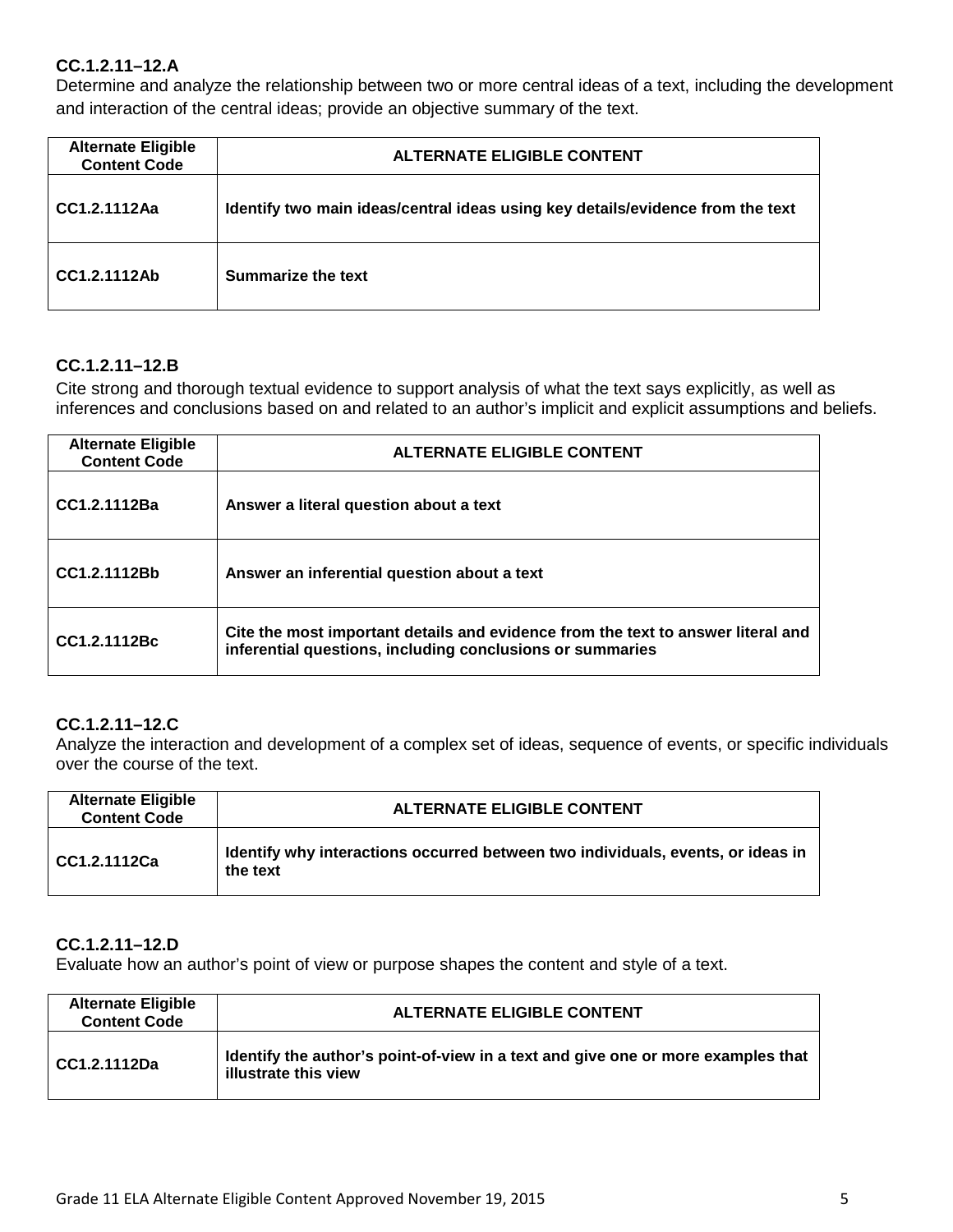# **CC.1.2.11–12.E**

Analyze and evaluate the effectiveness of the structure an author uses in his or her exposition or argument, including whether the structure makes points clear, convincing, and engaging.

| <b>Alternate Eligible</b><br><b>Content Code</b> | <b>ALTERNATE ELIGIBLE CONTENT</b>                                         |
|--------------------------------------------------|---------------------------------------------------------------------------|
| CC1.2.1112Ea                                     | Identify an argument or claim in a text                                   |
| CC1.2.1112Eb                                     | Identify the evidence that does or does not support the argument or claim |

## **CC.1.2.11–12.F**

Evaluate how words and phrases shape meaning and tone in texts.

| <b>Alternate Eligible</b><br><b>Content Code</b> | <b>ALTERNATE ELIGIBLE CONTENT</b>                                                                             |
|--------------------------------------------------|---------------------------------------------------------------------------------------------------------------|
| CC1.2.1112Fa                                     | Determine the specific language/words that the author uses to contribute to<br>the persuasiveness of the text |

## **CC.1.2.11–12.G**

Integrate and evaluate multiple sources of information presented in different media or formats (e.g., visually, quantitatively) as well as in words in order to address a question or solve a problem.

| <b>Alternate Eligible</b><br><b>Content Code</b> | <b>ALTERNATE ELIGIBLE CONTENT</b> |
|--------------------------------------------------|-----------------------------------|
|                                                  |                                   |
|                                                  |                                   |

# **CC.1.2.11–12.H**

Analyze seminal texts based upon reasoning, premises, purposes, and arguments.

| <b>Alternate Eligible</b><br><b>Content Code</b> | <b>ALTERNATE ELIGIBLE CONTENT</b> |
|--------------------------------------------------|-----------------------------------|
|                                                  |                                   |
|                                                  |                                   |